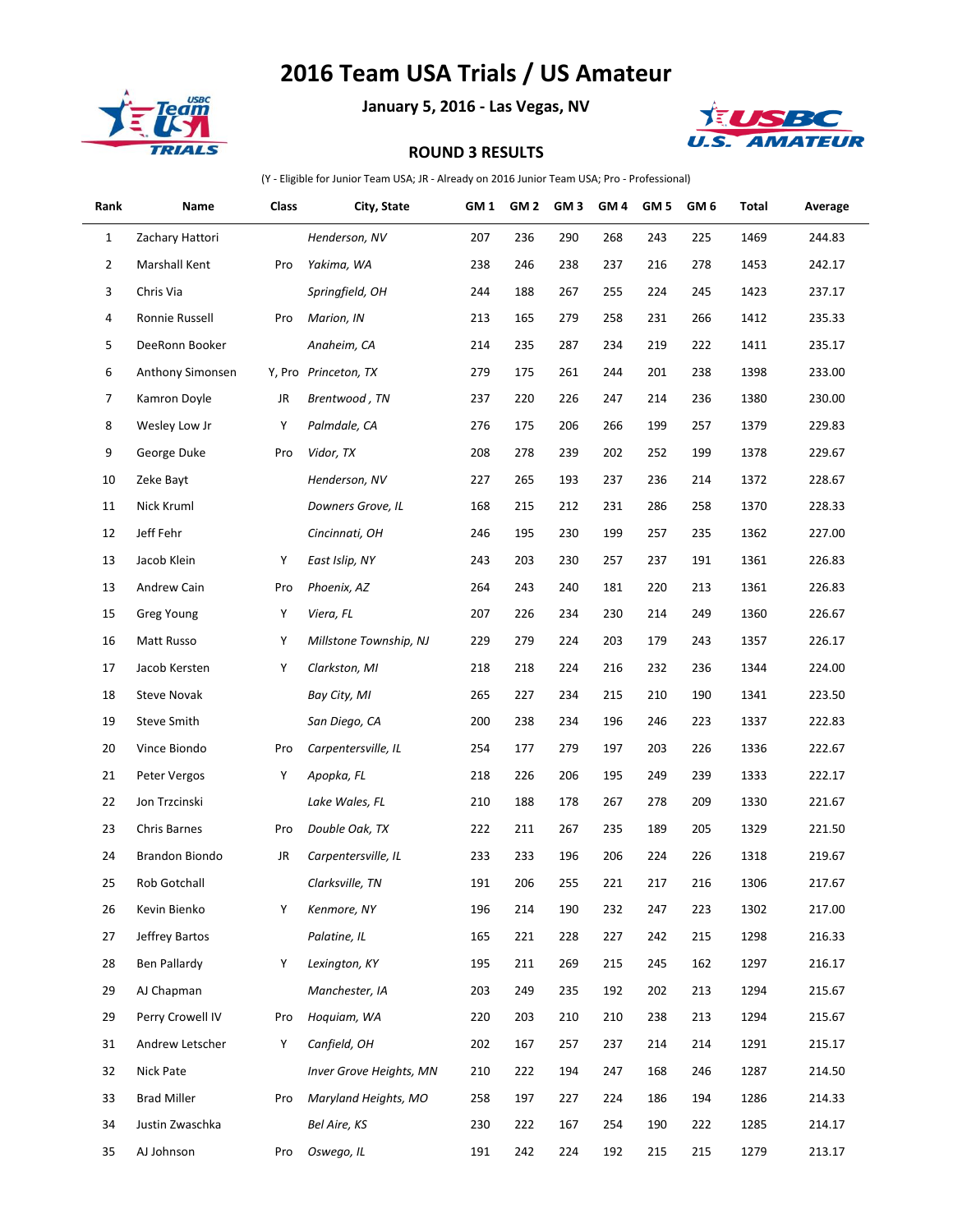| 36 | Andrew Colon                |     | Zephrhills, FL              | 259 | 205 | 202 | 193 | 231 | 186 | 1276 | 212.67 |
|----|-----------------------------|-----|-----------------------------|-----|-----|-----|-----|-----|-----|------|--------|
| 36 | Kyle Krol                   | Υ   | Tinley Park, IL             | 203 | 226 | 172 | 256 | 201 | 218 | 1276 | 212.67 |
| 36 | Meeco Walker                | Υ   | East Cleveland, OH          | 249 | 213 | 176 | 170 | 244 | 224 | 1276 | 212.67 |
| 39 | <b>Brett Cunningham</b>     | Pro | Clay, NY                    | 231 | 205 | 238 | 214 | 180 | 207 | 1275 | 212.50 |
| 40 | Michael Martell             | Υ   | Brooklyn, NY                | 235 | 188 | 222 | 238 | 199 | 191 | 1273 | 212.17 |
| 40 | Charles Easton              |     | Sylvania, OH                | 199 | 187 | 215 | 213 | 235 | 224 | 1273 | 212.17 |
| 42 | James Matthews              | Υ   | Prattville, AL              | 204 | 207 | 194 | 225 | 233 | 208 | 1271 | 211.83 |
| 42 | John Janawicz               |     | Winter Haven, FL            | 182 | 276 | 218 | 210 | 175 | 210 | 1271 | 211.83 |
| 42 | <b>Franklin Snodgrass</b>   |     | <b>Sterling Heights, MI</b> | 193 | 244 | 176 | 217 | 183 | 258 | 1271 | 211.83 |
| 45 | <b>Billy Goodman</b>        | Y   | O'Fallon, IL                | 179 | 256 | 245 | 175 | 207 | 208 | 1270 | 211.67 |
| 46 | Joseph Grondin              | Υ   | San Pedro, CA               | 229 | 205 | 219 | 195 | 217 | 204 | 1269 | 211.50 |
| 47 | Andrew Anderson             | Υ   | Holly, MI                   | 225 | 217 | 235 | 192 | 175 | 224 | 1268 | 211.33 |
| 47 | Tommie McNeal               | Υ   | Burien, WA                  | 248 | 186 | 193 | 199 | 217 | 225 | 1268 | 211.33 |
| 49 | Ryan Ashby                  |     | Mentor, OH                  | 235 | 209 | 225 | 190 | 203 | 203 | 1265 | 210.83 |
| 50 | Kenneth Ryan                | Υ   | Farmingdale, NJ             | 188 | 200 | 200 | 225 | 193 | 258 | 1264 | 210.67 |
| 51 | Dakota Vostry               | Υ   | Bolingbrook, IL             | 222 | 214 | 237 | 207 | 179 | 203 | 1262 | 210.33 |
| 52 | Matthew Farber              |     | Plainview, NY               | 213 | 226 | 218 | 225 | 203 | 176 | 1261 | 210.17 |
| 53 | Alexander Martin            | Υ   | Smyrna, GA                  | 167 | 210 | 205 | 214 | 245 | 215 | 1256 | 209.33 |
| 54 | <b>Brandon Williams</b>     |     | Morgantown, WV              | 206 | 259 | 180 | 207 | 203 | 196 | 1251 | 208.50 |
| 55 | Aaron Yuratovich            | Υ   | Olathe, KS                  | 215 | 157 | 216 | 222 | 261 | 179 | 1250 | 208.33 |
| 55 | Brennan Haugh               | Υ   | Faribault, MN               | 188 | 166 | 248 | 220 | 212 | 216 | 1250 | 208.33 |
| 57 | Dallas Leong                |     | Las Vegas, NV               | 175 | 236 | 237 | 213 | 188 | 200 | 1249 | 208.17 |
| 58 | James Grago III             | Pro | Hampstead, NC               | 189 | 209 | 212 | 170 | 246 | 222 | 1248 | 208.00 |
| 59 | Steven Lemke                |     | Nacogdoches, TX             | 196 | 219 | 188 | 217 | 238 | 187 | 1245 | 207.50 |
| 59 | Dan Knowlton                |     | Dade City, FL               | 166 | 235 | 256 | 172 | 192 | 224 | 1245 | 207.50 |
| 61 | Donovan Thomas              | Υ   | Longmont, CO                | 213 | 230 | 245 | 176 | 165 | 212 | 1241 | 206.83 |
| 62 | Jacques Kaune               |     | Oskaloosa, IA               | 255 | 182 | 192 | 234 | 183 | 193 | 1239 | 206.50 |
| 62 | <b>Michael Tang</b>         | JR  | San Francisco, CA           | 200 | 184 | 175 | 212 | 246 | 222 | 1239 | 206.50 |
| 64 | Chris Colella               | Pro | Templeton, MA               | 234 | 225 | 213 | 146 | 223 | 197 | 1238 | 206.33 |
| 65 | Darren Tang                 |     | San Francisco, CA           | 266 | 181 | 215 | 213 | 178 | 183 | 1236 | 206.00 |
| 66 | Kevin Fischer               | Υ   | Winter Park, FL             | 244 | 177 | 211 | 213 | 177 | 212 | 1234 | 205.67 |
| 67 | Sean Wilcox                 | Υ   | Altamonte Springs, FL       | 227 | 183 | 214 | 225 | 224 | 159 | 1232 | 205.33 |
| 68 | Michael Eaton Jr            | Pro | Mason, OH                   | 185 | 246 | 188 | 217 | 225 | 169 | 1230 | 205.00 |
| 68 | Devin Bidwell               | Pro | Wichita, KS                 | 204 | 208 | 201 | 203 | 225 | 189 | 1230 | 205.00 |
| 70 | Ronnie Fujita               | Υ   | El Sorente, CA              | 178 | 197 | 234 | 188 | 200 | 232 | 1229 | 204.83 |
| 71 | <b>Tyler Cortez Schenck</b> | JR  | Phoenix, AZ                 | 211 | 201 | 194 | 236 | 171 | 214 | 1227 | 204.50 |
| 72 | Zach Brandt                 | Υ   | Kalamazoo, MI               | 181 | 197 | 187 | 244 | 224 | 191 | 1224 | 204.00 |
| 73 | Robert Altieri              |     | Vancouver, WA               | 199 | 137 | 187 | 247 | 257 | 194 | 1221 | 203.50 |
| 74 | Nicholas Azumi              | Υ   | Waipahu, HI                 | 182 | 199 | 205 | 179 | 221 | 234 | 1220 | 203.33 |
| 75 | Alex George                 | Υ   | Wichita, KS                 | 182 | 188 | 224 | 220 | 220 | 183 | 1217 | 202.83 |
| 75 | Brian Monnette Jr.          | Υ   | Lakewood, WA                | 178 | 169 | 254 | 219 | 192 | 205 | 1217 | 202.83 |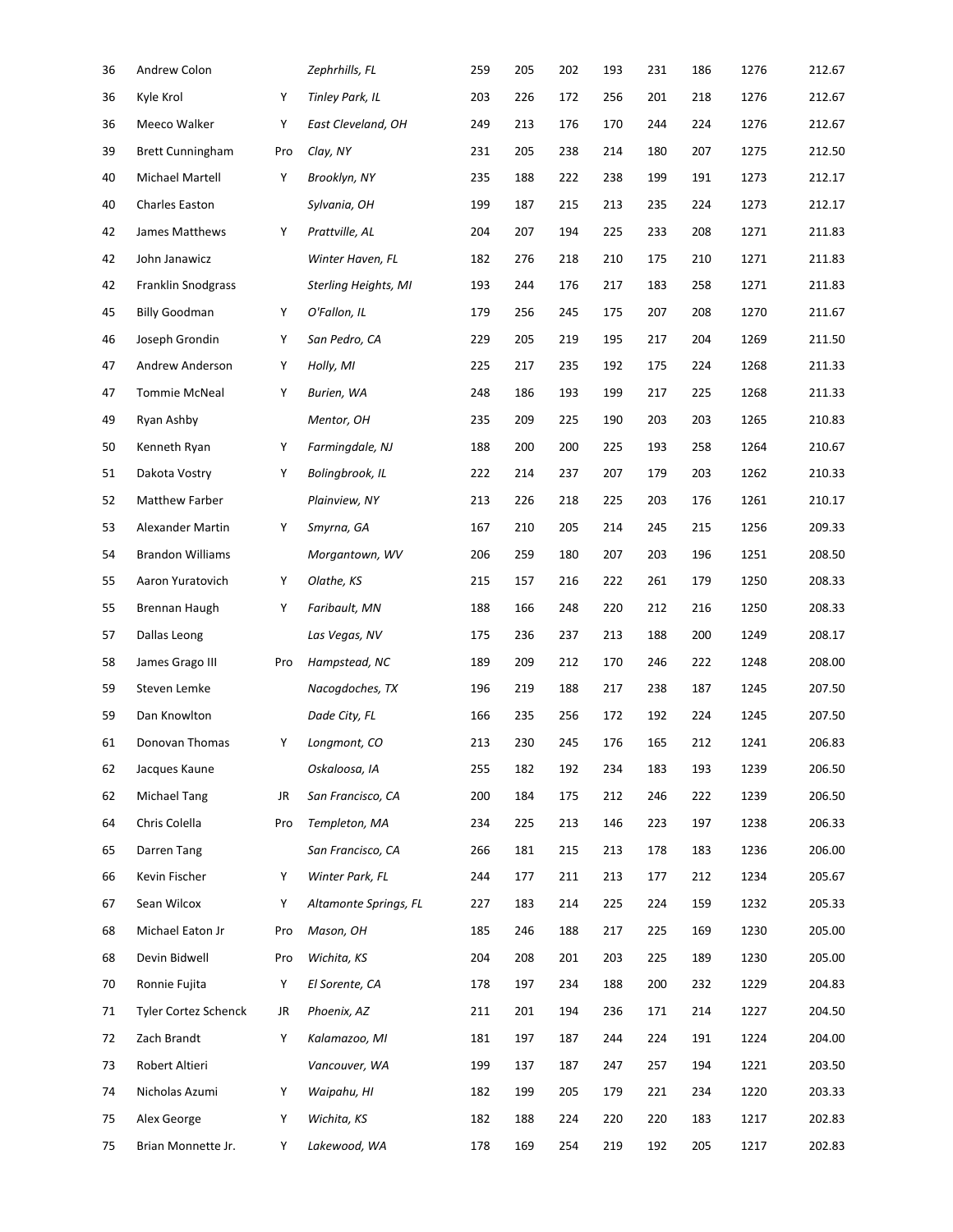| 77  | Richard (Ric) McCormic  | Υ | Cincinnati, OH      | 181 | 218 | 196 | 224 | 197 | 197 | 1213 | 202.17 |
|-----|-------------------------|---|---------------------|-----|-----|-----|-----|-----|-----|------|--------|
| 78  | Mick Eaton              |   | Wyoming, MI         | 155 | 179 | 214 | 257 | 198 | 208 | 1211 | 201.83 |
| 79  | Daniel Hanson           | Υ | Tacoma, WA          | 224 | 226 | 191 | 215 | 168 | 185 | 1209 | 201.50 |
| 80  | Jacob Gill              |   | Albuquerque, NM     | 205 | 189 | 223 | 226 | 196 | 168 | 1207 | 201.17 |
| 81  | Luke Fisher             | Υ | Altoona, IA         | 182 | 225 | 194 | 181 | 256 | 168 | 1206 | 201.00 |
| 81  | Ryan Winters            | Υ | Livonie, MI         | 158 | 204 | 243 | 144 | 234 | 223 | 1206 | 201.00 |
| 83  | <b>Bryant Ezell</b>     | Y | Fayettevile, AR     | 197 | 224 | 244 | 191 | 171 | 178 | 1205 | 200.83 |
| 84  | Devyn Williams          |   | Eagle River, AK     | 202 | 191 | 223 | 212 | 174 | 201 | 1203 | 200.50 |
| 85  | Kyler McDonald          |   | Vandalia, OH        | 193 | 190 | 214 | 232 | 200 | 173 | 1202 | 200.33 |
| 85  | Micah McCracken         | Υ | Fort Worth, TX      | 215 | 203 | 198 | 182 | 204 | 200 | 1202 | 200.33 |
| 87  | Corben Sadowski         | Υ | Roselle, IL         | 169 | 227 | 158 | 225 | 228 | 194 | 1201 | 200.17 |
| 88  | Darren Stanley          |   | Vancouver, WA       | 210 | 193 | 196 | 184 | 213 | 204 | 1200 | 200.00 |
| 89  | <b>Harley Sweigart</b>  | Υ | San Diego, CA       | 220 | 191 | 194 | 244 | 189 | 159 | 1197 | 199.50 |
| 89  | Jake Provenzano         | Υ | Wichita, KS         | 156 | 268 | 190 | 171 | 198 | 214 | 1197 | 199.50 |
| 91  | Kyle Hayes              | Υ | Macomb, MI          | 171 | 170 | 215 | 232 | 181 | 227 | 1196 | 199.33 |
| 92  | Tom Hankey              | Y | Great Barrnig, MA   | 198 | 205 | 206 | 206 | 173 | 202 | 1190 | 198.33 |
| 93  | Jacob Fukuyama          |   | Aiea, HI            | 195 | 177 | 139 | 214 | 300 | 161 | 1186 | 197.67 |
| 93  | Nicholas Alford         |   | Moreno Valley, CA   | 164 | 210 | 186 | 178 | 264 | 184 | 1186 | 197.67 |
| 93  | <b>Trent Mitchell</b>   |   | Chicago, IL         | 160 | 201 | 235 | 212 | 193 | 185 | 1186 | 197.67 |
| 93  | <b>Tyler Gromlovits</b> | Υ | Junction City, KS   | 167 | 227 | 165 | 185 | 212 | 230 | 1186 | 197.67 |
| 97  | David McGowan           |   | Ringgold, GA        | 178 | 200 | 215 | 180 | 198 | 211 | 1182 | 197.00 |
| 98  | Joshua Rondino          | Υ | Lilburn, GA         | 213 | 187 | 167 | 155 | 234 | 225 | 1181 | 196.83 |
| 99  | Michael Lane            |   | Kansas City, MO     | 177 | 212 | 208 | 171 | 189 | 223 | 1180 | 196.67 |
| 100 | Aaron Turner            | Υ | Kenosha, WI         | 170 | 184 | 189 | 236 | 207 | 191 | 1177 | 196.17 |
| 101 | Joe Gerencser           | Υ | Henderson, NV       | 167 | 169 | 176 | 208 | 224 | 226 | 1170 | 195.00 |
| 102 | <b>Thomas Frost</b>     | Υ | O Fallon, IL        | 187 | 231 | 182 | 162 | 202 | 203 | 1167 | 194.50 |
| 103 | <b>Bradley Crouse</b>   | Υ | Nazareth, PA        | 170 | 204 | 213 | 173 | 223 | 178 | 1161 | 193.50 |
| 104 | Sam Cantrell            | Υ | Citrus Heights, CA  | 186 | 247 | 179 | 185 | 192 | 171 | 1160 | 193.33 |
| 104 | Andrew Hall             | Υ | Westborough, MA     | 214 | 185 | 220 | 155 | 185 | 201 | 1160 | 193.33 |
| 106 | Corben Etteldorf        |   | Las Vegas, NV       | 181 | 157 | 194 | 208 | 225 | 194 | 1159 | 193.17 |
| 106 | Anthony Naujokas        | Y | Lake Ronkonkoma, NY | 153 | 191 | 199 | 202 | 214 | 200 | 1159 | 193.17 |
| 108 | Chase Benites           | Y | Grandville, MI      | 212 | 175 | 192 | 166 | 188 | 224 | 1157 | 192.83 |
| 109 | Mark Curtis             |   | Torrance, CA        | 215 | 216 | 162 | 186 | 150 | 226 | 1155 | 192.50 |
| 110 | Phill Breitbach         |   | Dubuque, IA         | 125 | 189 | 226 | 218 | 212 | 183 | 1153 | 192.17 |
| 110 | <b>Brandon Wanders</b>  | Υ | Trabuco Canyon, CA  | 171 | 214 | 176 | 205 | 172 | 215 | 1153 | 192.17 |
| 112 | Logan Williams          | Υ | Anchorage, AK       | 188 | 163 | 196 | 196 | 234 | 174 | 1151 | 191.83 |
| 112 | Andrew Heritage         | Υ | Beaverton, OR       | 223 | 161 | 180 | 211 | 167 | 209 | 1151 | 191.83 |
| 114 | Joshua Franz            |   | Lees Summit, MO     | 158 | 200 | 173 | 232 | 245 | 140 | 1148 | 191.33 |
| 114 | Jack Celmer             | Υ | Wernersville, PA    | 170 | 184 | 169 | 180 | 224 | 221 | 1148 | 191.33 |
| 116 | Terrance (TJ) Rock      | Υ | Henderson, NV       | 130 | 227 | 195 | 257 | 177 | 161 | 1147 | 191.17 |
| 116 | Jake Rollins            | Y | Glen Rock, NJ       | 173 | 170 | 207 | 213 | 203 | 181 | 1147 | 191.17 |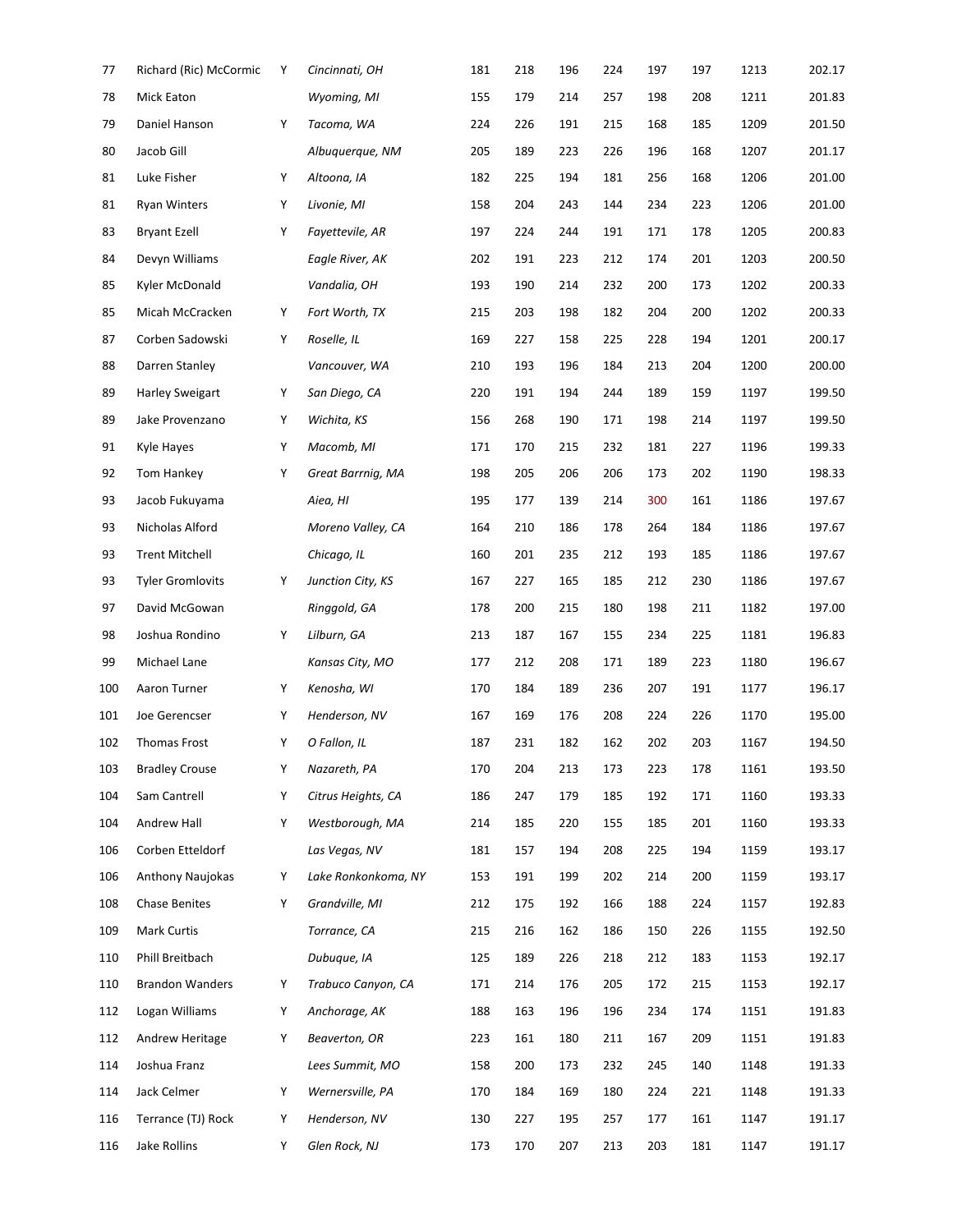| 118 | Matthew Karney      | Υ   | Minneapolis, MN         | 165 | 225 | 196 | 168 | 200 | 189 | 1143 | 190.50 |
|-----|---------------------|-----|-------------------------|-----|-----|-----|-----|-----|-----|------|--------|
| 119 | Dustin Zehner       | Υ   | South Bend, IN          | 158 | 218 | 172 | 226 | 190 | 177 | 1141 | 190.17 |
| 119 | Randy Cote          |     | Red Rock, AZ            | 182 | 168 | 170 | 196 | 200 | 225 | 1141 | 190.17 |
| 121 | Jacob Mullen        | Υ   | Bellingham, WA          | 175 | 179 | 219 | 170 | 183 | 212 | 1138 | 189.67 |
| 122 | Noel Vega           | Pro | New Gardens, NY         | 164 | 233 | 175 | 165 | 208 | 191 | 1136 | 189.33 |
| 123 | Antar Howard        | Υ   | Kalamazoo, MI           | 214 | 180 | 146 | 209 | 213 | 170 | 1132 | 188.67 |
| 124 | Bryan Dragotta      |     | Selden, NY              | 189 | 168 | 224 | 169 | 181 | 200 | 1131 | 188.50 |
| 125 | Logan Langer        | Υ   | Owatonna, MN            | 214 | 174 | 193 | 201 | 195 | 153 | 1130 | 188.33 |
| 126 | Josh Mullen         |     | Bellingham, WA          | 175 | 236 | 189 | 203 | 155 | 171 | 1129 | 188.17 |
| 127 | Ryunn Young         |     | Sunnyvale, CA           | 233 | 164 | 149 | 204 | 143 | 234 | 1127 | 187.83 |
| 128 | <b>Gregory Tack</b> | Υ   | Port Murray, NJ         | 156 | 200 | 163 | 213 | 211 | 181 | 1124 | 187.33 |
| 129 | Sebastian Steele    | Υ   | Apopka, FL              | 205 | 181 | 193 | 187 | 131 | 226 | 1123 | 187.17 |
| 130 | Jordan Nunn         | Υ   | Flint, MI               | 163 | 164 | 235 | 211 | 171 | 178 | 1122 | 187.00 |
| 130 | Joshua Pate         | Υ   | Inver Grove Heights, MN | 178 | 154 | 165 | 206 | 193 | 226 | 1122 | 187.00 |
| 132 | Richard Paul III    | Υ   | Winton, CA              | 216 | 140 | 176 | 200 | 190 | 199 | 1121 | 186.83 |
| 133 | <b>Teagan Smale</b> | Υ   | <b>Boulder City, NV</b> | 212 | 147 | 191 | 152 | 203 | 215 | 1120 | 186.67 |
| 134 | Chad Mee            | JR  | Hamburg, NY             | 144 | 153 | 224 | 214 | 203 | 181 | 1119 | 186.50 |
| 135 | Kristian Sieradzki  | Υ   | Seminole, FL            | 179 | 211 | 218 | 151 | 188 | 171 | 1118 | 186.33 |
| 136 | Jaxon Helland       | Υ   | Mound, MN               | 160 | 191 | 188 | 205 | 200 | 170 | 1114 | 185.67 |
| 137 | <b>Briley Haugh</b> | Υ   | Faribault, MN           | 181 | 186 | 220 | 157 | 165 | 202 | 1111 | 185.17 |
| 137 | Lucas Perdieu       | Υ   | De Witt, IA             | 164 | 172 | 179 | 199 | 193 | 204 | 1111 | 185.17 |
| 139 | Rhino Page          | Pro | Orlando, FL             | 178 | 186 | 178 | 175 | 194 | 194 | 1105 | 184.17 |
| 140 | Edwin Baradas       | Υ   | Roseville, CA           | 200 | 182 | 199 | 173 | 172 | 178 | 1104 | 184.00 |
| 140 | Holden Luke         | Υ   | Sioux Falls, SD         | 193 | 159 | 184 | 212 | 175 | 181 | 1104 | 184.00 |
| 142 | Kaan Kurt           | Υ   | Leland, NC              | 195 | 152 | 195 | 202 | 222 | 137 | 1103 | 183.83 |
| 143 | Alex Aguirre        | Υ   | Tracy, CA               | 156 | 141 | 216 | 234 | 192 | 162 | 1101 | 183.50 |
| 144 | Eric Erb            | Υ   | Gap, PA                 | 183 | 220 | 142 | 166 | 176 | 210 | 1097 | 182.83 |
| 145 | Alex Blaisdell      |     | Champlin, MN            | 170 | 170 | 177 | 188 | 174 | 216 | 1095 | 182.50 |
| 146 | Tyler Klinepier     | Υ   | Inver Grove Heights, MN | 167 | 210 | 188 | 185 | 177 | 167 | 1094 | 182.33 |
| 147 | <b>Russ Oviatt</b>  |     | Tempe, AZ               | 144 | 235 | 198 | 173 | 173 | 169 | 1092 | 182.00 |
| 147 | Matthew Diamond     | Υ   | Centerville, OH         | 172 | 186 | 159 | 212 | 191 | 172 | 1092 | 182.00 |
| 149 | Austin Aude         | Υ   | Lincoln, NE             | 225 | 161 | 169 | 156 | 211 | 168 | 1090 | 181.67 |
| 150 | Joesph Yant         | Υ   | St. Anthony, MN         | 169 | 147 | 190 | 180 | 178 | 224 | 1088 | 181.33 |
| 151 | Anthony Schanen     | Υ   | Glendale, CA            | 158 | 163 | 181 | 196 | 190 | 195 | 1083 | 180.50 |
| 152 | <b>Bryan Eaton</b>  |     | Wyoming, MI             | 199 | 170 | 150 | 157 | 220 | 180 | 1076 | 179.33 |
| 153 | Jacob Boris         | Υ   | Tabernacle, NJ          | 214 | 126 | 212 | 163 | 177 | 177 | 1069 | 178.17 |
| 154 | Will West           |     | Nacogdoches, TX         | 197 | 150 | 154 | 214 | 192 | 156 | 1063 | 177.17 |
| 155 | Nicholas Pollak     | Υ   | Las Vegas, NV           | 140 | 188 | 231 | 178 | 164 | 159 | 1060 | 176.67 |
| 156 | Sergio Torres       | Υ   | Henderson, NV           | 200 | 180 | 202 | 164 | 160 | 150 | 1056 | 176.00 |
| 157 | Justin Carl         | Υ   | Albany, NY              | 168 | 193 | 155 | 164 | 204 | 167 | 1051 | 175.17 |
| 158 | <b>Brad Martin</b>  |     | Lees Summit, MO         | 201 | 156 | 195 | 170 | 146 | 179 | 1047 | 174.50 |